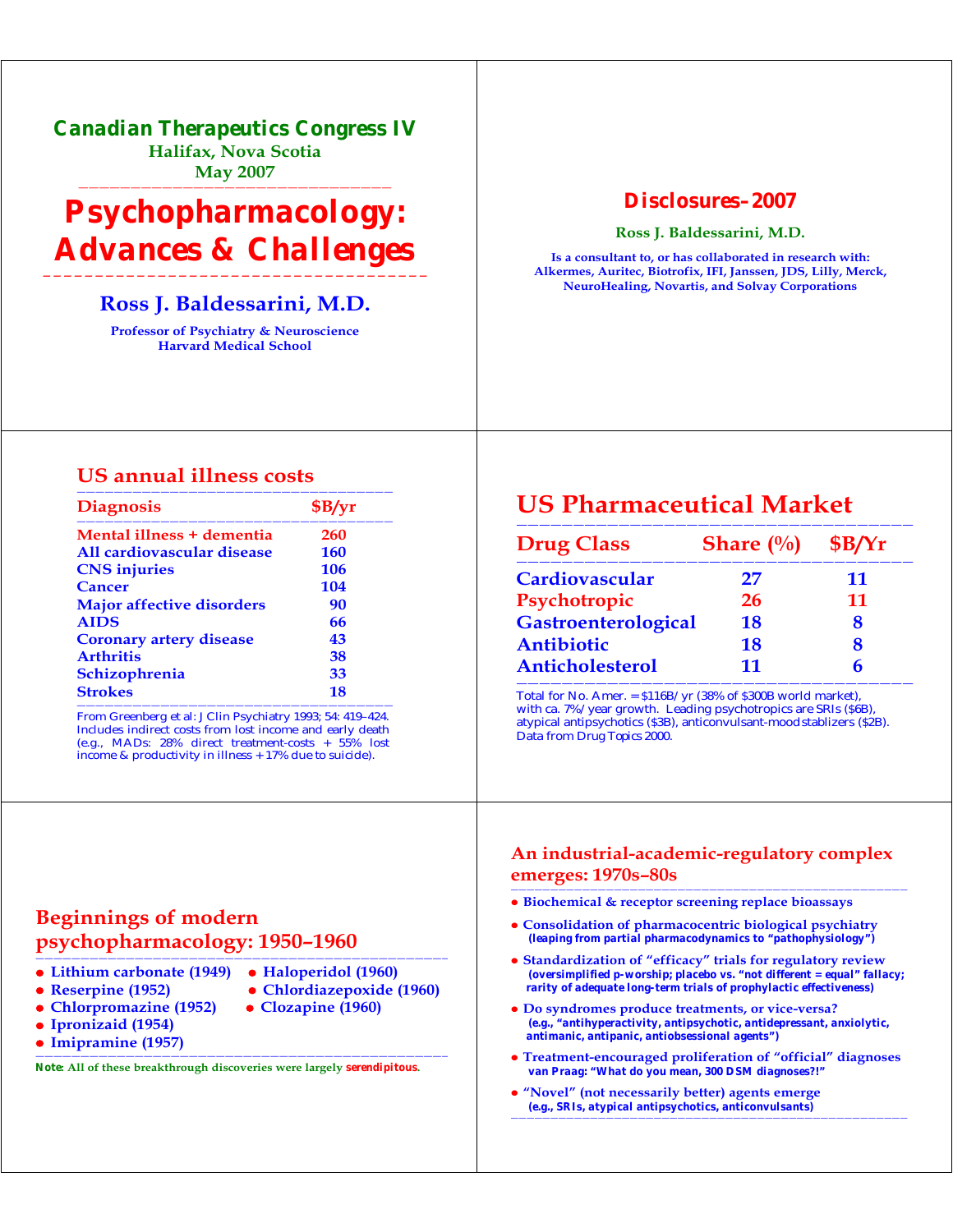

#### **Status of Antipsychotic Drugs (APDs)**

- All marketed APDs are effective, nonspecific, palliatives in  **mania & acute functional or organic psychoses**
- **Except for clozapine, modern APDs are nonsuperior in efficacy but have lower (non-zero) EPS risks than older APDs**
- **Long-term effectiveness is substantial vs. major episodic recurrences, but not core features or outcome in schizophrenia**
- **Newer APDs have few RCTs of ≥12 mos, often confounded by "enrichment" and "discontinuation" designs**
- **Modern APDs are far more expensive, with questionable cost/benefit relationships**
- **Risks with modern agents include metabolic syndrome, akathisia, rare atypical NMS & cardiac toxicity**

———————————————————————————————————————————————————————————

## *Pharmacocentric Cycle of Biopsychiatry Examples:* ——————————————————————————————————————————————————————— **Pharmaco- "Patho-Treatment Diagnosis dynamics physiology"** ——————————————————————————————————————————————————————— **Haloperidol Schizoph renia Anti-DA DA-excess Lithium Bipolar disorder Anti-CA CA-excess Imipramine Major depression Pro-NE NE-deficiency Alprazolam Panic disorder Pro-GABA GABA-deficiency?**

Fluoxetine OCD Pro-5-HT 5-HT-deficiency? ———————————————————————————————————————————————————————

# **Phase-2 CATIE trials**

| <b>Measures</b>         |         | Clozapine Olanzapine Risperidone |        |
|-------------------------|---------|----------------------------------|--------|
| <b>Subjects (N)</b>     | 43      | 83                               | 83     |
| Dose (mg/day)           | 332     | 21.1                             | 4.2    |
| <b>Initial PANSS</b>    | 90.3    | 80.3                             | 75.4   |
| PANSS Change (%)        | $-13.0$ | $-9.3$                           | $-5.9$ |
| <b>Discontinued</b> (%) |         |                                  |        |
| <b>Any reason</b>       | 58.1    | 67.5                             | 67.5   |
| <b>Inefficacy</b>       | 11.1    | 25.4                             | 30.3   |
| Intolerability          | 44.4    | 22.0                             | 16.5   |
| Mos to $50\%$ -DC       | 10.5    | 5.6                              | 6.3    |

———————————————————————————————————————————— **From McEvoy et al. Am J Psychiatry 2006; 163: 600–610; Stroup et al.** *ibid***.: 611–622.**  *Note***: Perphenazine was indistinguishable from olanzapine or risperidone; clozapine (patented in 1960!) was only marginally superior to other agents, all of which produced minor symptom-changes with short retention times.** 

## *Antipsychotics:*  **Adverse-effects Score-card**

- z **Dystonias & bradykinesia:** *much improved*
- z **Akathisia:** *it still occurs*
- **Malignant syndrome:** *rarer, harder to recognize*

——————————————————————————————————————————————————

——————————————————————————————————————————————————

- z **Tardive dyskinesia:** *much improved*
- z **Clozapine:** *wonderful, but toxic*
- z **Weight-gain & metabolic effects:** *major public health problems in the making?*

## **Long-term clinical outcome: Schizophrenia, 1895–1994**

| Years     | $\%$ -Favorable<br>Outcome |
|-----------|----------------------------|
| 1895-1955 | $35.4\%$                   |
| 1956-1985 | $48.5\%$                   |
| 1986-1994 | $36.4\%$                   |

——————————————————————————————————— **From Hegarty JD, Baldessarini RJ, et al. Am J Psychiatry 1994; 151: 1409–1416.**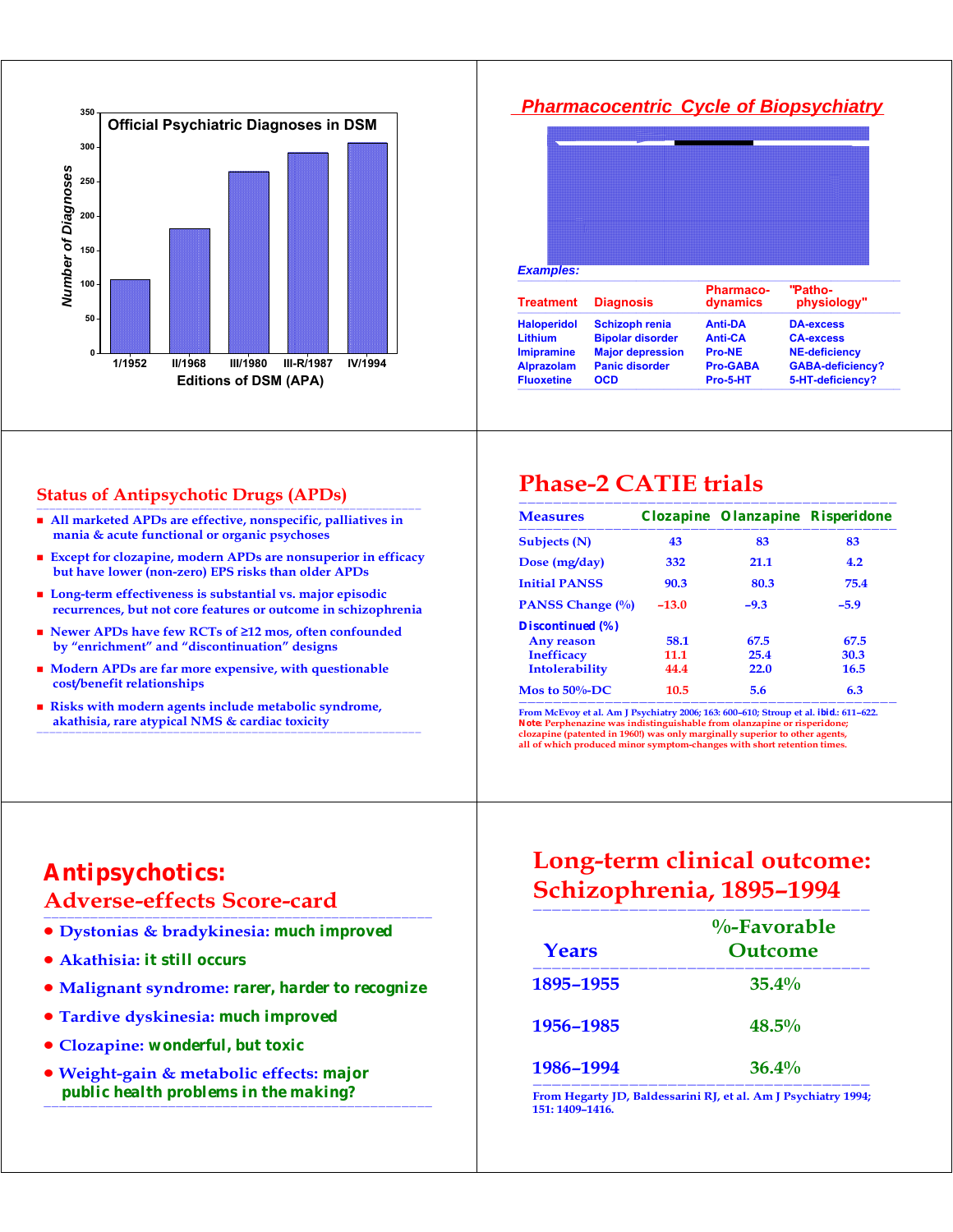

### **Antidepressant Efficacy: Responders to antidepressants vs. placebo**

|                 |       | <b>Response Rates</b> (%) |      |                    |
|-----------------|-------|---------------------------|------|--------------------|
| <b>Drugs</b>    | N     | Drug                      |      | Placebo Difference |
| <b>TCAs</b>     | 3,327 | 65.0                      | 38.0 | <b>27.0</b>        |
| <b>MAOIs</b>    | 1,944 | 64.0                      | 27.0 | 37.0               |
| <b>SSRIs</b>    | 2,463 | 62.8                      | 35.8 | 27.0               |
| <b>Atypical</b> | 277   | 48.0                      | 20.0 | 28.0               |
| <b>Totals</b>   | 8,011 | 62.2                      | 33.1 | 29.1               |
| <b>NNT</b>      |       |                           |      | 3.4                |

**From Fawcett & Barkin: J Clin Psychiatry 1997; 58 (Suppl 6): 32–39.**  *Note***: NNT in adolescents: 8.3; children: 101 (Tsapakis et al. 2007).** 



- All marketed ADDs are effective in adult major depression  **MDD (>BP depression); most are also anxiolytic**
- $\blacksquare$  Only fluoxetine is approved for juvenile MDD; ADD efficacy  **in childhood MDD is unproved**
- **Modern ADDs are nonsuperior in efficacy to older ADDs but far less toxic on overdose**
- **ADD** effects on suicidal risk remain unclear
- **Long-term effectiveness is substantial in preventing relapses (6–12 mos); evidence of long-term prophylaxis is weak in MDD, poor in BP-depression, & unproved in anxiety**
- **Risks with modern ADDs include destabilization of BPD, PK-interactions, anorgasmia, GI sx, withdrawal sx**

———————————————————————————————————————————————————————————



### **Unintended consequences?**

—————————————————————————————————————————

- **SSRI sales: Declining since 2003 & not replaced by alternative treatments**
- *New* **MDD diagnoses by PCPs: Declining in adults & children**
- Suicide rates: No longer declining after  **decreases paralleling massively increased market-penetration of SSRIs in 1990s**

————————————————————————————————————————— **Based on: Valuck (U. Colorado)** *Am J Psychiatry* **2007; in press; Baldessarini et al.** *Harvard Rev Psychiatry* **2007; in press.**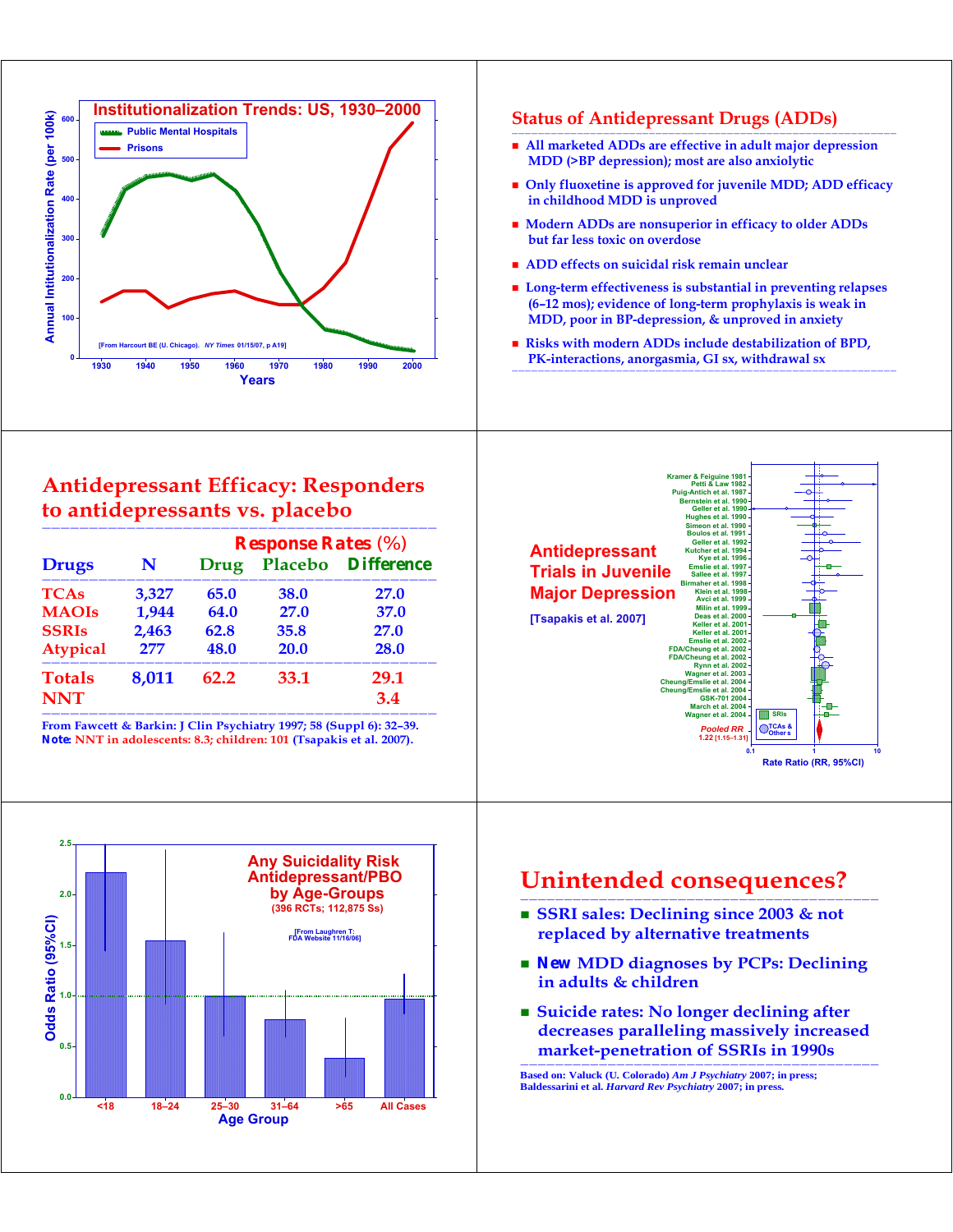#### **Status of Mood-Stabilizing Drugs (MSDs)**

- Li remains the best-established, most versatile MSD, & the only  **MSD with antisuicidal effectiveness**
- **All APDs are antimanic, as are CBZ & DVP**
- **LTG has solid long-term evidence vs. BP-depression (a major unsolved challenge)**
- **Most long-term MSD trials are confounded by "enrichment" (initial acute efficacy & tolerability of product-of-interest) & "discontinuation" (early Rx-removal) designs & short-duration**
- DVP (prophylactic effectiveness unproved & unapproved) & LTG  **(not antimanic) dominate US market:** *Do ease-of-use & marketing trump evidence?*
- **Risks of MSDs: wt-gain, variable teratogenicity (DVP > CBZ >> Li), masculinization (DVP), hypokalemia (oxCBZ), rashes (LTG), acute & renal-thyroid toxicity (Li)**

 $CBZ$  = carbamazepine,  $DVP$  = divalproex,  $Li$  = lithium,  $LTC$  = lamotrigine,  $oxCBZ$  = oxcarbazepine;  $Rx$  = treatments

#### **Initial prescriptions for 7760 US bipolar disorder patients**

| <b>Drug Class</b>             | $\%$ of Total |  |
|-------------------------------|---------------|--|
| <i><b>Antidepressants</b></i> | 49.8          |  |
| <b>Modern</b>                 | 47.4          |  |
| <b>Older (TCAs, MAOIs)</b>    | 2.42          |  |
| Mood-stabilizers              | 24.6          |  |
| Divalproex sodium             | 8.31          |  |
| <b>Other anticonvulsants</b>  | 8.84          |  |
| Lithium salts                 | 7.49          |  |
| <i>Sedative-anxiolytics</i>   | 14.8          |  |
| <b>Antipsychotics</b>         | 10.7          |  |
| <b>Modern</b> agents          | 10.1          |  |
| <b>Older neuroleptics</b>     | 0.6           |  |

**Based on MarketScan pharmacy data, 2003–2004. Baldessarini et al.: Psychiatr Serv 2007; 58: 85–91.** 







## **Treatments for bipolar depression**

| <b>FDA-Approved Indications</b>        |
|----------------------------------------|
| <b>None (MDD only)</b>                 |
| None (MDD only)                        |
| Long-term: BPD "recurrences"           |
| None (antimanic)                       |
| None (antimanic)                       |
| Long-term (minimally antimanic)        |
| <b>Short-term: BP depression</b>       |
| Short-term: BP depression $(\&$ mania) |
|                                        |